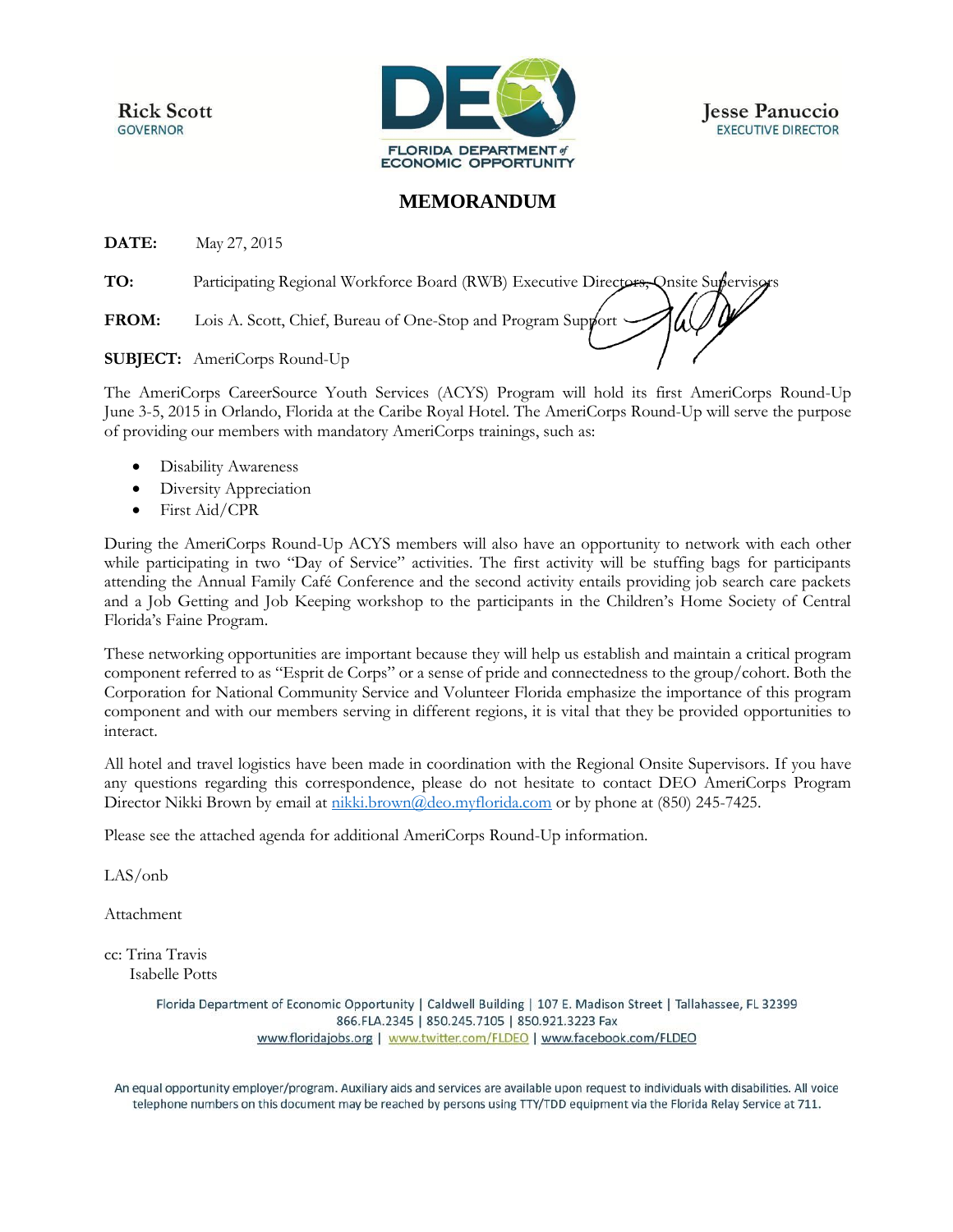# **AmeriCorps Round-Up Agenda**

**Wednesday June 3-Caribe Royal (Caribe Royale-Hibiscus Room)** 

- **11:00am-12:00pm Member Arrival**
- **12:00pm-12:45pm** ACYS Member Meet and Greet/Orientation
- **1:00pm-2:00pm** Disability Awareness
- **2:15-3:15pm** Diversity Appreciation
- **3:30pm-5:00pm** Working with Youth Participants Part One
- **5:00pm-6:00pm** Room Check-In/Down Time
- **6:00pm-8:00pm** Group Dinner-Location TBD (Paid Individually by Each Member)

## **Thursday June 4-Caribe Royal (Caribe Royale-Hibiscus Room)**

- **8:00am-10:00am** Breakfast On Your Own
- **10:00am-11:00am** Working with Youth Participants Part Two
- **11:15am-12:45pm** Disaster Preparedness Mitigation and Response
- **12:45pm-2:00pm** Lunch on your Own
- **2:00pm-3:00pm** Citizenship-Serving Critical Needs in the Community
- **3:00pm-3:30pm** Statewide Swearing In-Recommitment Ceremony
- **3:30pm-4:30pm** Downtime
- **4:30pm-7:00pm Annual Family Café Conference Day of Service Activity**
- **7:00pm-9:00pm** Group Dinner-Location TBD ( Paid Individually by Each Member)

## **Friday June 5-CareerSource Central Florida-South Orange County Center**

- **6:00am-8:00am** Breakfast On Your Own/Room Checkout
- **8:00am-12:00pm** First Aid/CPR Training
- **12:00pm-1:00pm** Group Lunch-Location TBD (Paid Individually by Each Member)
- **1:30pm-4:30pm Children's Home Society of Central Florida-Faine House Activity**
- **5:00pm** Orlando Departure

# **AmeriCorps Round-Up Day of Service Overview**

#### **Day of Service Activity (1) - What is the Annual Family Café Conference?**

The Family Café Annual Conference began with a simple idea: why not bring together individuals with disabilities and their families with state agencies, non-profit organizations and other service providers, so that the families can network with each other, learn what services are available to them, and find out the best way to go about accessing those services. The Annual Family Café provides a unique environment where families can connect with peers, commercial service providers, and public entities.

That initial vision has spawned the largest statewide event of its kind in the nation. The 16th Annual Family Café, which occurred in June of 2014, hosted nearly 9,000 people, and included The Governor's Summit on Disabilities, 180 educational sessions, four Keynote Addresses, an Outdoor Adaptive Sports Demonstration, an Exhibit Hall with more than 100 public and private vendors, including several self-advocate owned Micro-Enterprises, and a variety of family-friendly fun activities.

#### **Day of Service Activity (2) - What is the Faine House?**

In Florida, teens in foster care become responsible for everything in their lives once they leave their foster homes as adults. This includes, housing, school, food, transportation, bills, and counseling. Many are still in high school or hoping to earn a GED, and they have never really known stability, had a family, and are rarely